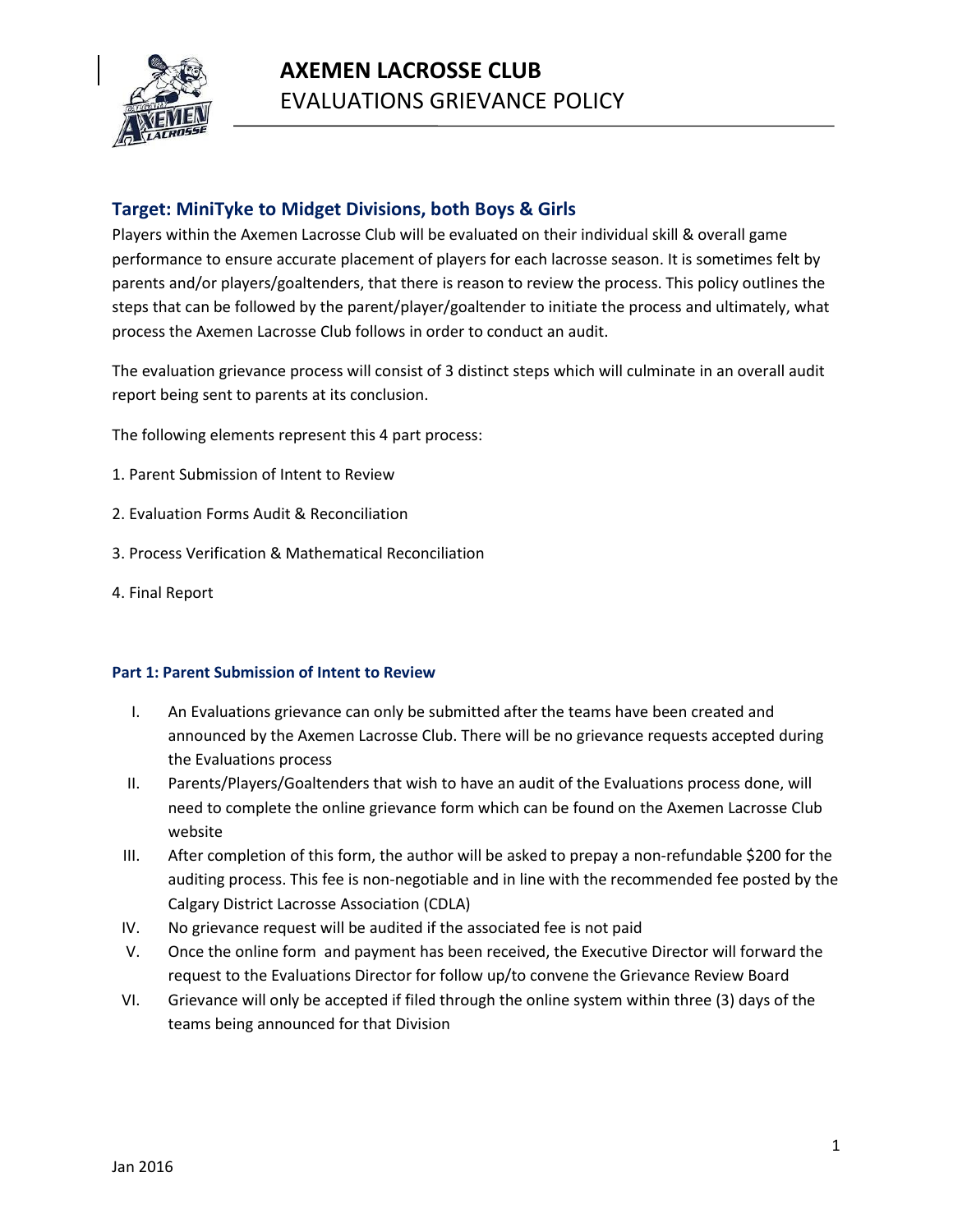

# **Part 2: Evaluation Forms Audit & Reconciliation**

- VII. The Evaluations Director will convene a Grievance Review Board that will consist of the Evaluations Director, the Evaluations Auditor, the President, the VP of Programs, the VP of Operations and the Division Coordinator of the respective Division
- VIII. The Grievance Review Board will do the following:
	- a. Pull all of the evaluation score sheets for the player/goaltender in question
	- b. Review every sheet to ensure it was completed properly and verified by 2 members of the Evaluations Tally team & reviewed by an Executive Board member. This is done by verification of signatures on the evaluation forms
	- c. Review the form to ensure the proper number of A,B,C & D scores are present (as per the Goaltender and Player policies)
	- d. Review the addition of scores on the summary tally sheet done by the Evaluations Tally team, again verified by an Executive Board member
	- e. If at any time there is an error found, this will be made note of by the Evaluations Auditor, for discussion during the final review process
- IX. Once the process of collecting, reviewing and entering data is checked, then the process will move to the next step

# **Part 3: Process Verification & Mathematical Reconciliation**

- X. Scores now verified, the Grievance Review Board will then look at potential errors made in the transcription and movement/cut line process to ensure that the policies for the Axemen Lacrosse Club have been followed
- XI. The Grievance Review Board will do the following:
	- a. Ensure the scores on the evaluation summary score sheets have been entered into the Evaluation Scoring system properly
	- b. Ensure that cut lines, player movements, absences and all things that occurred within each Group session follow the current Evaluations policies of the Club
	- c. If at any time there is an error found, this will be made note of by the Evaluations Auditor, for discussion during the final review process
	- d. If there is an error found, a copy of the Evaluations Scoring system will be made and player/goaltender movements will be redone using the correct numbers/movements to see what the impact of the error was to the player/goaltender in the process; if there is a change to final rankings
	- e. The team selection process and draft movements log will be reviewed to ensure team creation guidelines were followed properly